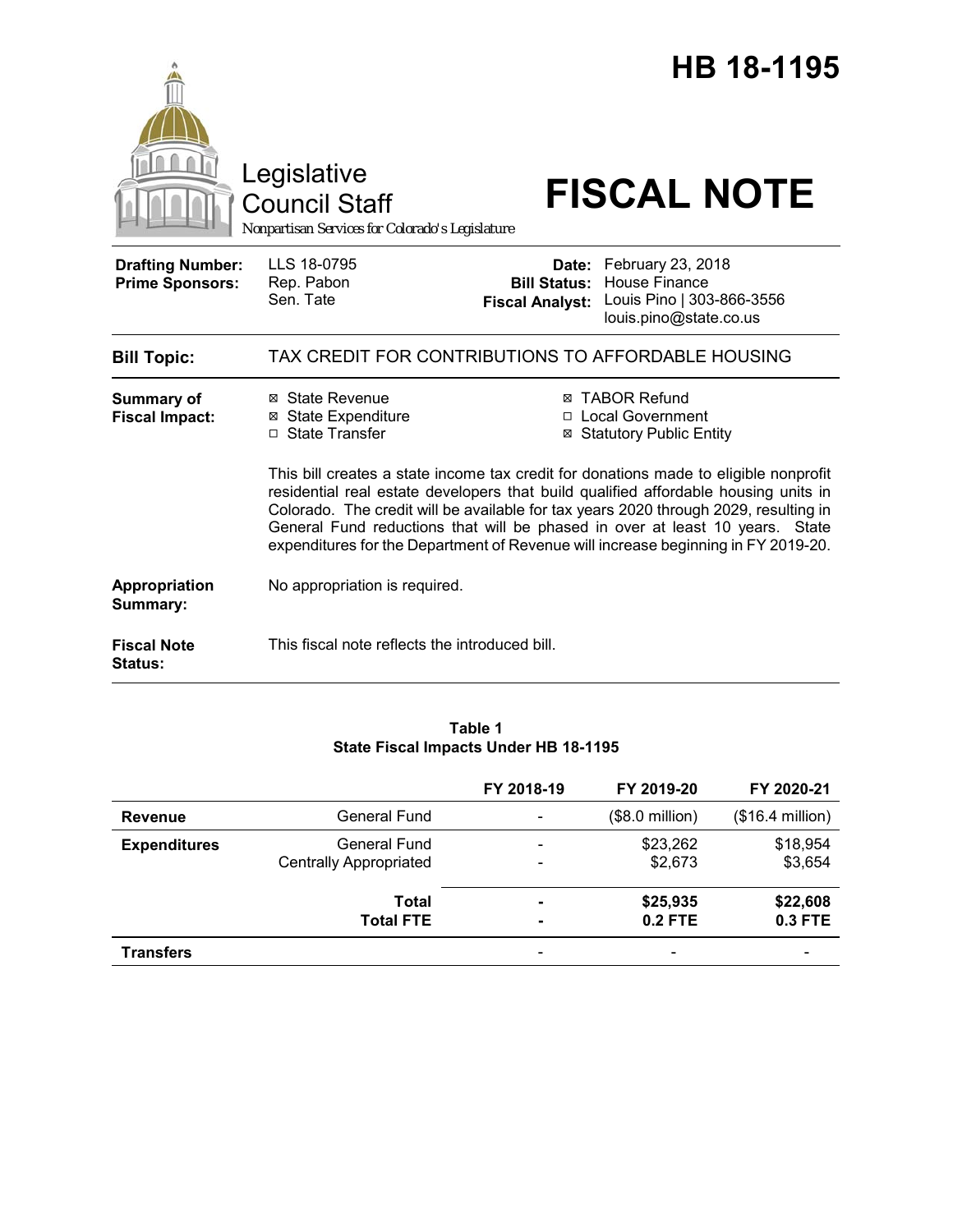### **Summary of Legislation**

This bill creates a state income tax credit for donations made to eligible nonprofit residential real estate developers that build qualified affordable housing units in Colorado. The credit is available for tax years 2020 through 2029.

State income taxpayers, both individual and corporate filers, who donate to eligible housing developers may claim an income tax credit of 50 percent of the donation, up to a maximum \$250,000 per year. The tax credit is neither transferable or nonrefundable but may be carried forward for up to five subsequent income tax years. The credit will be available for tax years 2020 through 2029. The bill caps the total amount of credits that can be issued to \$20 million per tax year. The taxpayer may not claim the credit allowed under this bill if they claim any other state income tax credit for the same charitable contribution.

*Eligible donations.* Donations from a taxpayer to a qualified housing developer must be used solely for the costs associated with an eligible project. An eligible project is the development of new residential housing for home ownership consisting of one or more residential housing units constructed for sale to a buyer whose median income is 120 percent or less of the area median income. Each affordable housing unit sold is to be preserved as affordable housing for a minimum of 15 years.

In order to be designated as an eligible developer, a developer must be a nonprofit community-based home ownership development organization that:

- is organized under 26 U.S.C. § 501 (c)(3);
- is operating in good standing with the state;
- has a three-year history of developing housing sold to persons with a household median income of 120 percent or less of the area median income;
- has sold at least one single family residential home in the last three-years;
- has purposes that include development of affordable housing, and
- is developing plans to develop an eligible project.

The Colorado Housing and Finance Authority (CHFA) is responsible for designating eligible developers and verifying that each donation is used solely for the costs associated with an eligible project. In addition, CHFA will issue tax certificates and ensure the aggregate amount of certified credits are under the annual cap. The bill allows CHFA to collect an administrative fee from each applicant for program administrative costs and expenses.

#### **State Revenue**

This fiscal note assumes that CHFA will issue the full \$20 million in credits in each tax year the credit is available. The total amount of credits that will be issued after ten years is \$200 million. A sample of income tax returns for potential nonprofit building developers registered with the Secretary of State shows these organizations received over \$40 million in contributions and grants per year. Also, data from various home builders indicate strong demand for the type of residential development projects that would be eligible under this bill.

While the amount certified each year is capped, the amount of credits claimed by taxpayers in any tax year after they receive certification is not capped. Therefore, the revenue impacts of the tax credit will vary. A taxpayer can claim the allowed amount in the same year tax year they made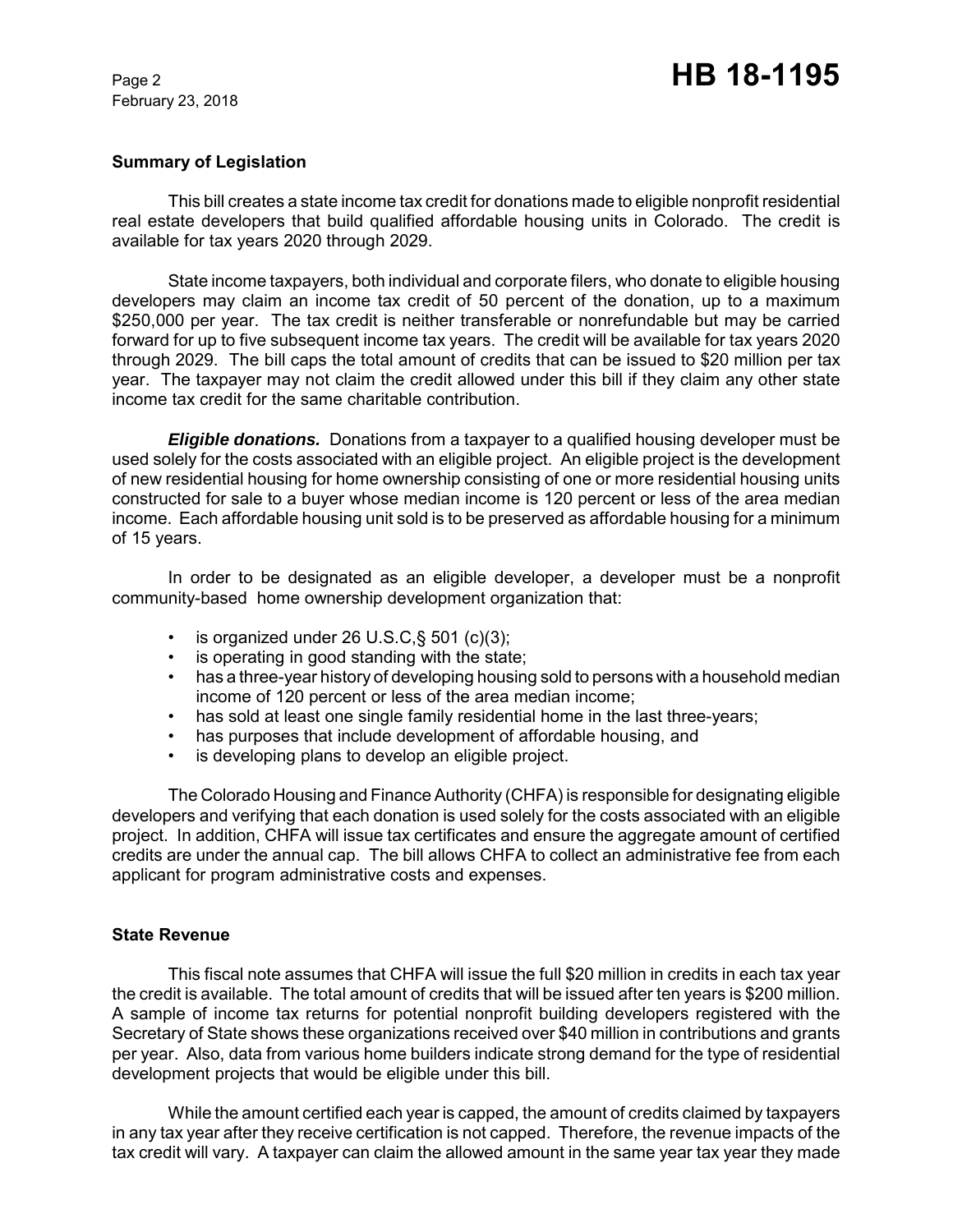the donation and received certification from CHFA, or use a portion of the tax credit and carry forward the balance in up to five subsequent income tax years. The amount and timing of carry-forward tax credits are dependent on a number of factors, such as the economy and individual and business tax liabilities in any given year. To the degree that the full amount of tax credit is not utilized as early as assumed here, reductions in General Fund revenue will be pushed into future fiscal years. Conversely, if credits are claimed sooner, General Fund reductions will occur earlier than what is shown in Table 2.

**Assumptions.**Table 2 shows state General Fund revenue reductions under the following assumptions:

- taxpayers will claim 80 percent (\$16 million) of the amount certified in the first income tax year and spread out the remaining balance over the next five years (\$800,000 per year);
- all income tax credits under this bill will eventually be claimed; and
- there will be sufficient demand for the type of eligible projects that can qualify for the income tax credit.

| <b>Fiscal Year</b>     | <b>General Fund Revenue</b><br>Impact |
|------------------------|---------------------------------------|
| FY 2019-20 (half-year) | $($8.0 \text{ million})$              |
| FY 2020-21             | $($16.4$ million)                     |
| FY 2021-22             | $($17.2 \text{ million})$             |
| FY 2022-23             | (\$18.0 million)                      |
| FY 2023-24             | $($18.8 \text{ million})$             |
| FY 2024-25             | (\$19.6 million)                      |
| FY 2025-26             | (\$20.0 million)                      |
| FY 2026-27             | (\$20.0 million)                      |
| FY 2027-28             | (\$20.0 million)                      |
| FY 2028-29             | (\$20.0 million)                      |
| FY 2029-30             | (\$12.0 million)                      |
| FY 2030-31             | $($3.6 \text{ million})$              |
| FY 2031-32             | $($2.8 \text{ million})$              |
| FY 2032-33             | $($2.0 \text{ million})$              |
| FY 2033-34             | $($1.2 \text{ million})$              |
| FY 2034-35 (half-year) | $($0.4$ million)                      |
| Total                  | (\$200 million)                       |

#### **Table 2 General Fund Revenue Reduction Under of HB 18-1195**

Finally, to the extent that new donations are made to a qualified nonprofit housing developer, and these donations are claimed as a charitable deduction on the taxpayer's federal income tax form, state revenue reductions will be larger.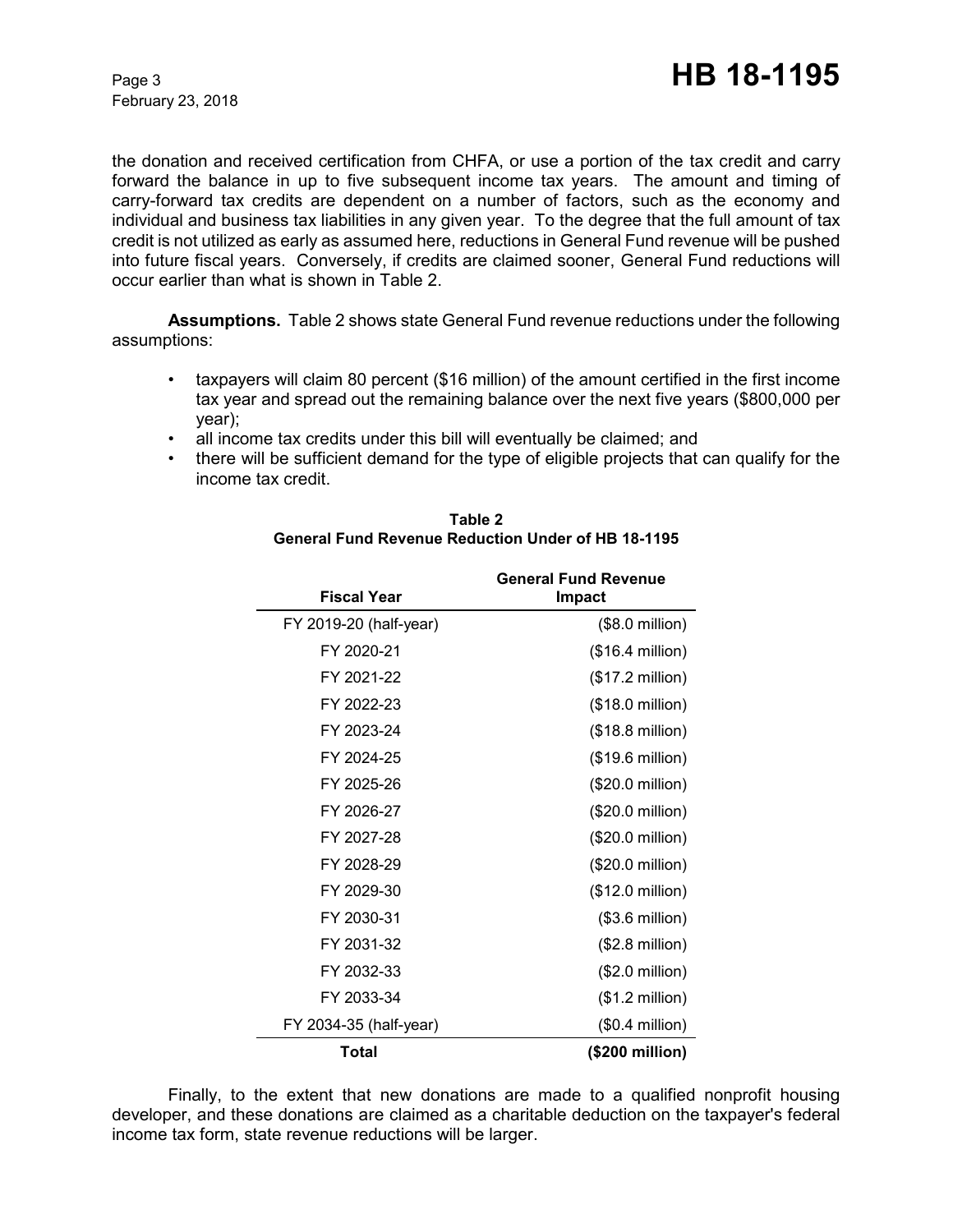# **TABOR Refund**

This bill decreases state revenue subject to TABOR beginning in FY 2019-20. If state revenue exceeds the TABOR limit in these future years, TABOR refunds will be reduced by up to an amount equal to the credits claimed under this bill.

#### **State Expenditures**

The Department of Revenue (DOR) will require \$25,935 and 0.2 FTE in FY 2019-20 and \$22,608 and 0.3 FTE in FY 2020-21. These costs include one-time programming expenditures and workload for reviewing income tax credits submitted to the DOR. These costs are ongoing until at least FY 2029-30. No costs are incurred in FY 2018-19.

|                               | FY 2018-19 | FY 2019-20 | FY 2020-21 |
|-------------------------------|------------|------------|------------|
| <b>Department of Revenue</b>  |            |            |            |
| <b>Personal Services</b>      |            | \$11,939   | \$14,007   |
| Operating Expenses and Other  |            | \$10,073   | \$4,947    |
| Computer Programming (GenTax) |            | \$1,250    |            |
| Centrally Appropriated Costs* |            | \$2,673    | \$3,654    |
| FTE - Personal Services       |            | $0.2$ FTE  | $0.3$ FTE  |
| <b>Total Cost</b>             |            | \$25,935   | \$22,608   |
| <b>Total FTE</b>              |            | $0.2$ FTE  | $0.3$ FTE  |

# **Table 3 Expenditures Under HB 18-1195**

 *\* Centrally appropriated costs are not included in the bill's appropriation.*

**Department of Revenue.** An estimated 2,000 taxpayers are expected to claim the credit each year it is available. This will increase workload to answer taxpayer inquiries and review and audit returns. The Department of Revenue's GenTax software system requires changes to implement the bill, which will be programmed by a contractor at a rate of \$250 per hour. The changes are expected to increase expenditures by \$1,250 in FY 2019-20, representing five hours of programming.

**Department of Personnel and Administration.** This bill will result in the need to change four state income tax forms. Agency scanning and imaging software will be modified to implement the credit. This will require \$4,800 which is \$1,200 per form. These amounts will be reappropriated from the DOR to the document management line in the Department of Personnel and Administration.

**Centrally appropriated costs.** Pursuant to a Joint Budget Committee policy, certain costs associated with this bill are addressed through the annual budget process and centrally appropriated in the Long Bill or supplemental appropriations bills, rather than in this bill. These costs, which include employee insurance and supplemental employee retirement payments, are estimated to be \$2,673 in FY 2019-20 and \$3,654 in FY 2020-21.